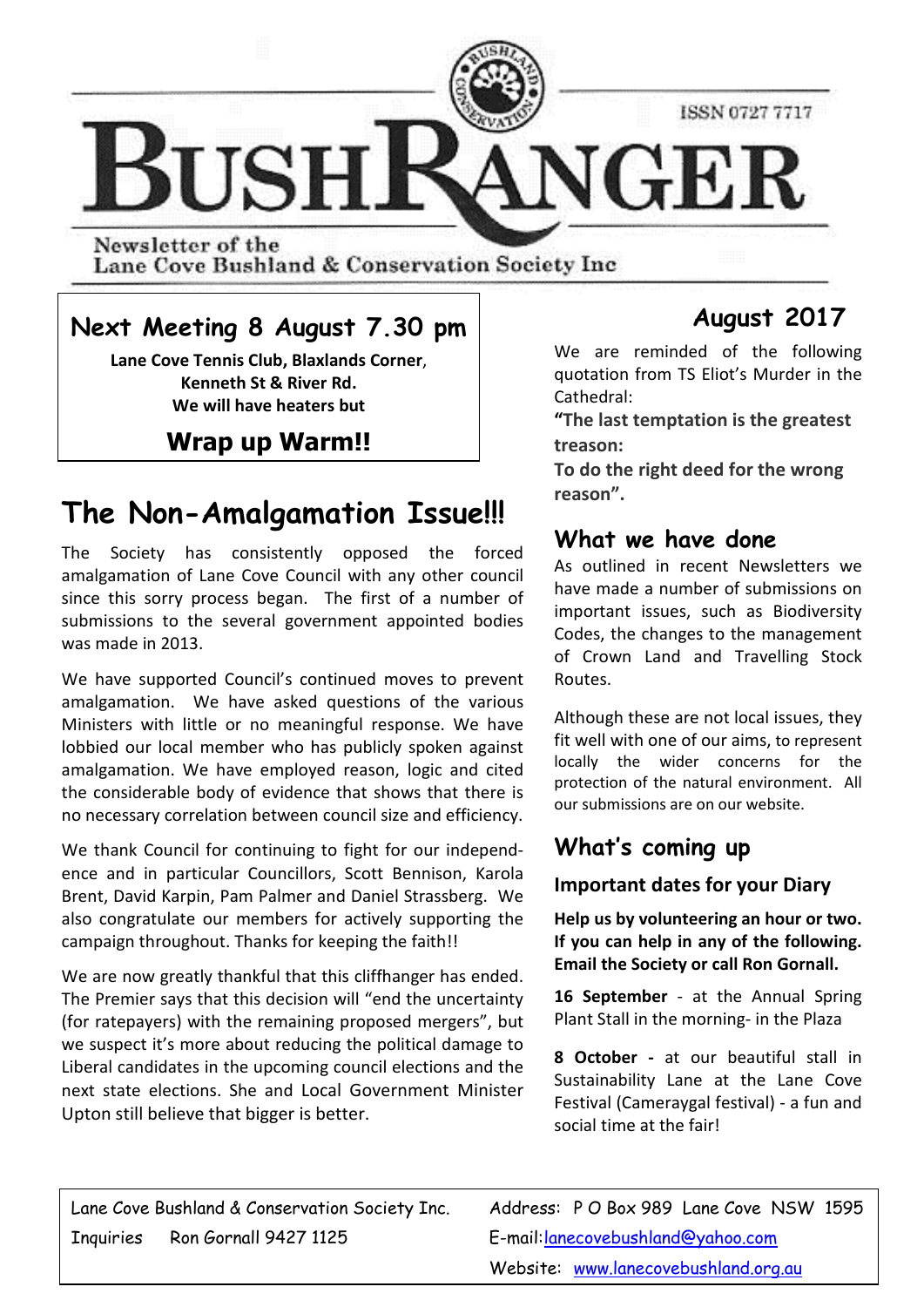#### **A Bushwalk in the Beautiful Native Plant Sanctuary**



Join a group of locals who love nature for an easy bushwalk. Learn about a host of amazing native plants along the way.

Bring your own lunch, a hat, sunscreen and drinking water.

#### **Saturday 26 August 2017 between 10 am and 2 pm**.

For enquiries and further information contact Ron and Barbara Gornall on 9427 1125 or rongornall@hotmail.com.

Meet at the visitors centre near the North Fort parking area in North Head Sanctuary near Manly.

## **In Other News**

#### **Saying NO to Plastic Bags.**

At its meeting on 17 July 2017, Council resolved to-

- write to Woolworths and Coles congratulating them on their decision, and offering to assist with the early phasing out of plastic bags in Lane Cove;
- investigate and report back on expanding our current bag share program; and
- write to Minister for the Environment, Gabriel Upton MP, and NSW Premier, Gladys Berejiklian, and Federal Member for North Sydney, Trent Zimmerman to request a national ban on single use plastic bags.

The Society will be writing to Council to congratulate them on this welcome move.

#### **Recycling plastic**

We know you are all diligent recyclers of plastic and metals via your yellow Council recycling bin, but soft plastics can't be put in that bin because the machinery at the recycling plant can't handle it. Soft plastics include: newspaper and magazine wrappers, green shopping bags, bubble wrap, bread bags – in fact anything that that can be easily scrunched in your hand. **They can be deposited in the REDcycle bins at Coles, Woolworths and Safeway supermarkets.** (Source: Choice, April 2017).

### **50 years of Bushcare!**

It might seem hard to believe that 50 years have passed since the first Bushcare group started working in Lane Cove at Greenwich public school led by Jill Pain with the support of landscape architect Bill Ashton.

Some years later, Frances Vissel saw the need to regenerate Batten Reserve, and in 1994, initiated the Stringybark Creek Bushcare Group (as part of the Stringybark Creek Resident Assoc. activities), with the assistance of Council. This Group continues this great work, celebrating its 23<sup>rd</sup> birthday in June.

Frances recognized that the most successful way to start other Bushcare groups in Lane Cove was to garner Council support. So in 1999, when a Councillor, she proposed that Council employ a dedicated Bushcare Officer with the aim of encouraging more volunteer bush-care groups. This has successfully resulted in an increase of active Bushcare Groups from three back then, to twenty-one today, with 185 volunteers.

Lane Cove Council is organizing a celebration later this year of the significant achievement of 50 years of Voluntary Bushcare.